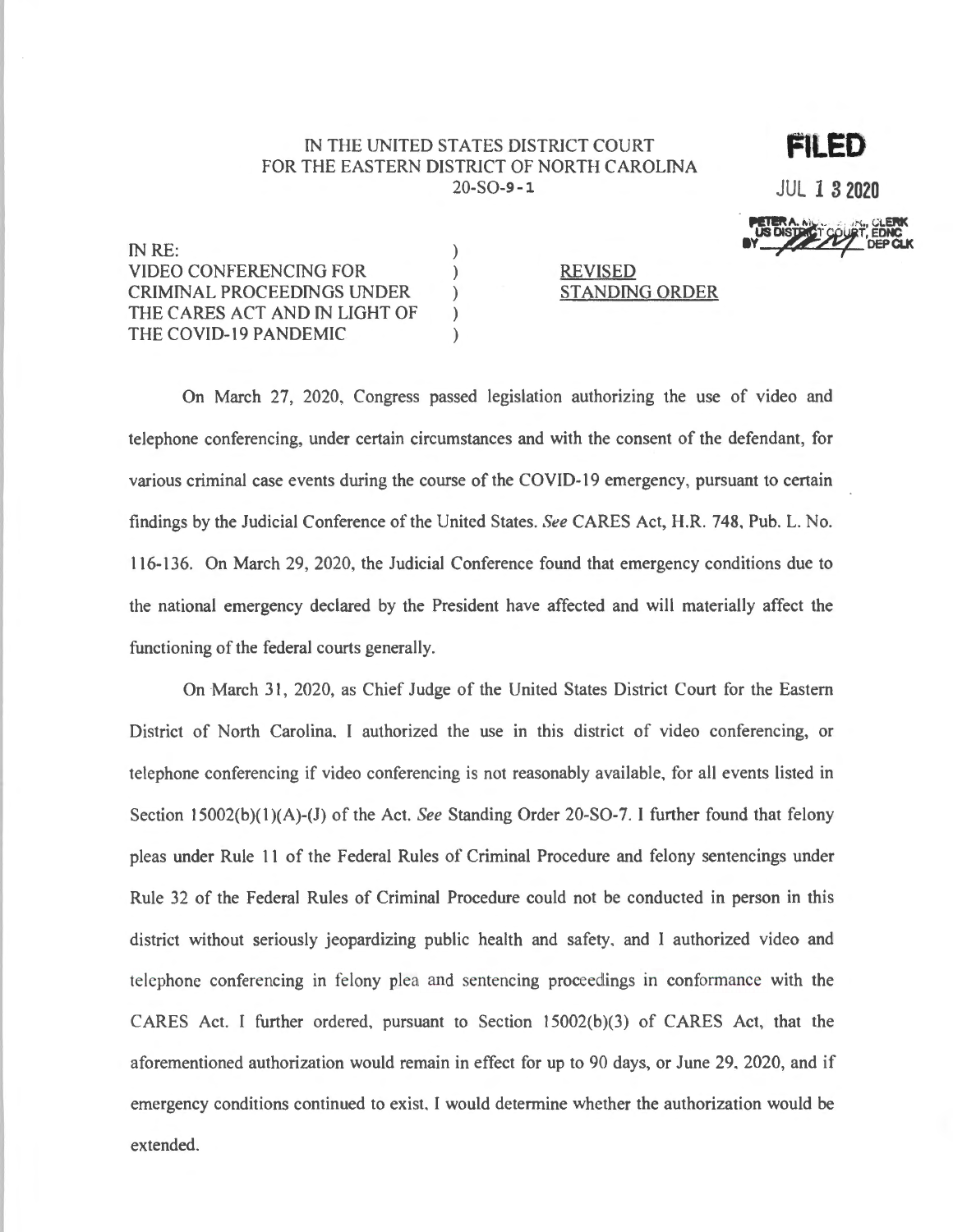On June 29, 2020, I extended authorization for conducting video and telephone conference proceedings for all events listed in Section  $15002(b)(1)(A)-(J)$  with the consent of the defendant or juvenile. *See* Standing Order 20-SO-9. I did not extend authorization for conducting video and telephone conference proceedings for felony pleas under Rule 11 of the Federal Rules of Criminal Procedure and sentencings under Rule 32 of the Federal Rules of Criminal Procedure.

Circumstances in this district have changed such that entry of this revised order is warranted. There have been at least 87,528 confirmed cases of COVID-19 within the State of North Carolina. Due to the impact of the COVID-19 pandemic, the court is now unable to utilize two of its locations and two district judges are at this time unable to conduct in-person court proceedings. Taking this into account, and in order to allow the judges on this court to continue to preside over their active criminal cases, I revise my June 29, 2020, Standing Order as follows.

In addition to finding that events listed in Section  $15002(b)(1)(A)-(J)$  of the CARES Act may be conducted by video or telephone conference with the consent of the defendant or juvenile, I further find that, pursuant to Section 15002(b)(2) of the CARES Act, felony pleas under Rule 11 of the Federal Rules of Criminal Procedure and felony sentencings under Rule 32 of the Federal Rules of Criminal Procedure cannot in some cases in this district be conducted in person without seriously jeopardizing public health and safety. Accordingly, if a judge in an individual case finds for specific reasons that a felony plea or sentencing in that case cannot be further delayed without serious harm to the interests of justice, the judge may, with the consent of the defendant after consultation with counsel, use video conferencing, or teleconferencing if video conferencing is not reasonably available, for the felony plea or sentencing in that case.